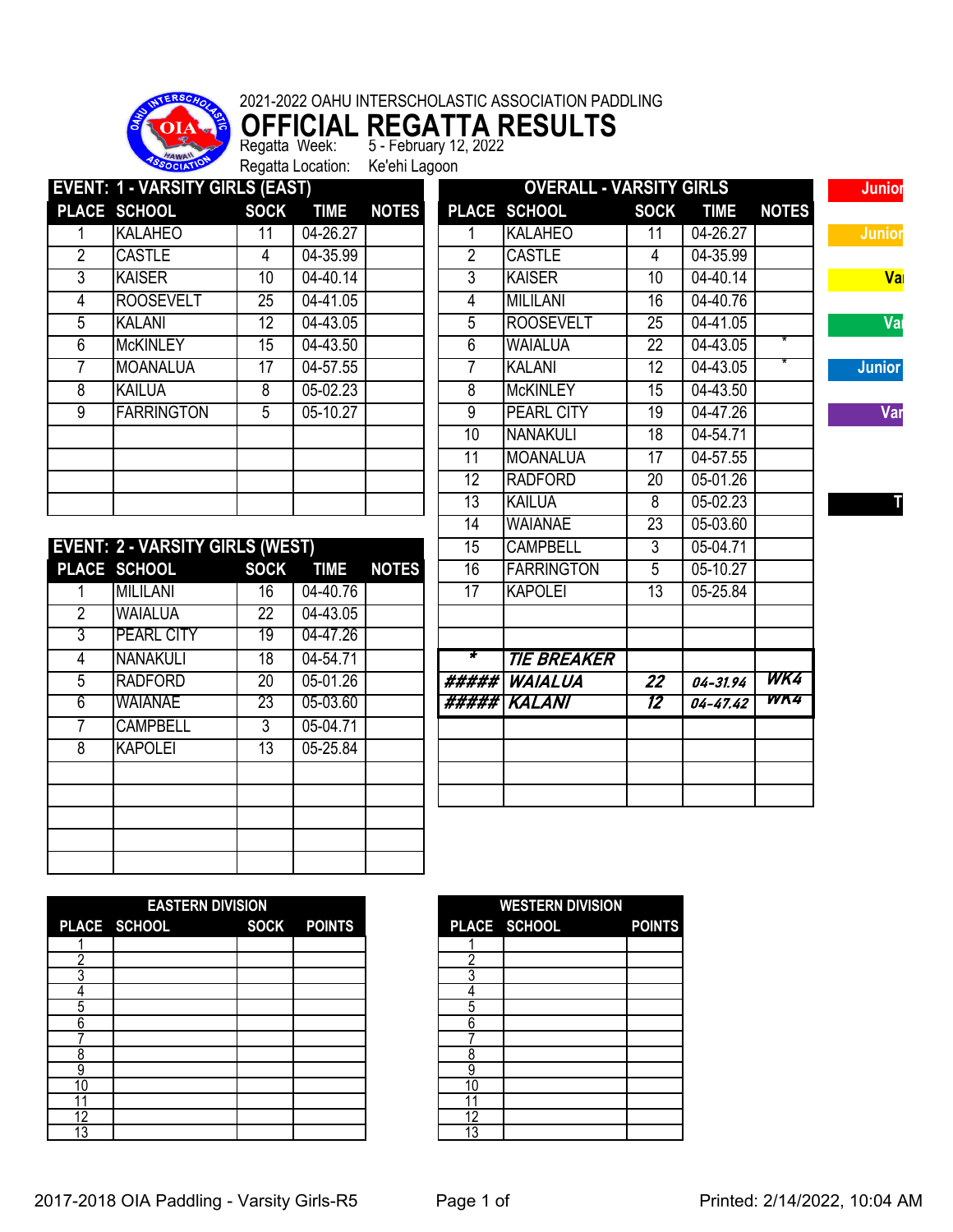

**OFFICIAL REGATTA RESULTS** Regatta Week: 5 - February 12, 2022

Regatta Location: Ke'ehi Lagoon

| PLACE SCHOOL<br><b>SOCK</b><br><b>TIME</b><br><b>NOTES</b><br>PLACE SCHOOL<br><b>SOCK</b><br><b>TIME</b><br><b>NOTES</b><br>03-57.98<br>03-57.98<br><b>KALAHEO</b><br><b>KALAHEO</b><br>11<br>$\overline{11}$<br>1<br><b>KAILUA</b><br>$\overline{8}$<br>04-00.84<br>$\overline{2}$<br><b>KAILUA</b><br>04-00.84<br>8<br>$\overline{3}$<br>04-06.97<br>04-02.13<br><b>KAISER</b><br>10<br><b>MILILANI</b><br>16<br>$04-12.11$<br><b>RADFORD</b><br>04-03.63<br><b>KALANI</b><br>12<br>4<br>20<br>$\overline{5}$<br><b>MOANALUA</b><br>04-16.52<br><b>KAISER</b><br>04-06.97<br>$\overline{17}$<br>$\overline{10}$<br><b>ROOSEVELT</b><br>$0 - 24.27$<br>6<br><b>WAIANAE</b><br>04-08.30<br>25<br>23<br>04-25.04<br>$\overline{7}$<br><b>KAPOLEI</b><br>$\overline{13}$<br>04-09.05<br><b>McKINLEY</b><br>15<br>04-12.11<br><b>CASTLE</b><br>04-36.61<br>$\overline{8}$<br><b>KALANI</b><br>12<br>$\overline{4}$<br>$\overline{9}$<br><b>MOANALUA</b><br>$\overline{17}$<br>04-16.52<br>10<br><b>WAIALUA</b><br>$\overline{22}$<br>04-21.55<br><b>ROOSEVELT</b><br>04-24.27<br>11<br>25<br>12<br><b>McKINLEY</b><br>04-25.04<br>$\overline{15}$<br>13<br><b>CAMPBELL</b><br>3<br>04-27.57<br>04-34.17<br>14<br><b>AIEA</b><br>1<br><b>EVENT: 4 - VARSITY BOYS (WEST)</b><br>15<br><b>CASTLE</b><br>04-36.61<br>$\overline{4}$<br>PLACE SCHOOL<br><b>SOCK</b><br><b>NOTES</b><br><b>TIME</b><br><b>MILILANI</b><br>$04 - 02.13$<br>16<br>$04 - 03.63$<br><b>RADFORD</b><br>20 |
|-----------------------------------------------------------------------------------------------------------------------------------------------------------------------------------------------------------------------------------------------------------------------------------------------------------------------------------------------------------------------------------------------------------------------------------------------------------------------------------------------------------------------------------------------------------------------------------------------------------------------------------------------------------------------------------------------------------------------------------------------------------------------------------------------------------------------------------------------------------------------------------------------------------------------------------------------------------------------------------------------------------------------------------------------------------------------------------------------------------------------------------------------------------------------------------------------------------------------------------------------------------------------------------------------------------------------------------------------------------------------------------------------------------------------------------------------------------------------------|
|                                                                                                                                                                                                                                                                                                                                                                                                                                                                                                                                                                                                                                                                                                                                                                                                                                                                                                                                                                                                                                                                                                                                                                                                                                                                                                                                                                                                                                                                             |
|                                                                                                                                                                                                                                                                                                                                                                                                                                                                                                                                                                                                                                                                                                                                                                                                                                                                                                                                                                                                                                                                                                                                                                                                                                                                                                                                                                                                                                                                             |
|                                                                                                                                                                                                                                                                                                                                                                                                                                                                                                                                                                                                                                                                                                                                                                                                                                                                                                                                                                                                                                                                                                                                                                                                                                                                                                                                                                                                                                                                             |
|                                                                                                                                                                                                                                                                                                                                                                                                                                                                                                                                                                                                                                                                                                                                                                                                                                                                                                                                                                                                                                                                                                                                                                                                                                                                                                                                                                                                                                                                             |
|                                                                                                                                                                                                                                                                                                                                                                                                                                                                                                                                                                                                                                                                                                                                                                                                                                                                                                                                                                                                                                                                                                                                                                                                                                                                                                                                                                                                                                                                             |
|                                                                                                                                                                                                                                                                                                                                                                                                                                                                                                                                                                                                                                                                                                                                                                                                                                                                                                                                                                                                                                                                                                                                                                                                                                                                                                                                                                                                                                                                             |
|                                                                                                                                                                                                                                                                                                                                                                                                                                                                                                                                                                                                                                                                                                                                                                                                                                                                                                                                                                                                                                                                                                                                                                                                                                                                                                                                                                                                                                                                             |
|                                                                                                                                                                                                                                                                                                                                                                                                                                                                                                                                                                                                                                                                                                                                                                                                                                                                                                                                                                                                                                                                                                                                                                                                                                                                                                                                                                                                                                                                             |
|                                                                                                                                                                                                                                                                                                                                                                                                                                                                                                                                                                                                                                                                                                                                                                                                                                                                                                                                                                                                                                                                                                                                                                                                                                                                                                                                                                                                                                                                             |
|                                                                                                                                                                                                                                                                                                                                                                                                                                                                                                                                                                                                                                                                                                                                                                                                                                                                                                                                                                                                                                                                                                                                                                                                                                                                                                                                                                                                                                                                             |
|                                                                                                                                                                                                                                                                                                                                                                                                                                                                                                                                                                                                                                                                                                                                                                                                                                                                                                                                                                                                                                                                                                                                                                                                                                                                                                                                                                                                                                                                             |
|                                                                                                                                                                                                                                                                                                                                                                                                                                                                                                                                                                                                                                                                                                                                                                                                                                                                                                                                                                                                                                                                                                                                                                                                                                                                                                                                                                                                                                                                             |
|                                                                                                                                                                                                                                                                                                                                                                                                                                                                                                                                                                                                                                                                                                                                                                                                                                                                                                                                                                                                                                                                                                                                                                                                                                                                                                                                                                                                                                                                             |
|                                                                                                                                                                                                                                                                                                                                                                                                                                                                                                                                                                                                                                                                                                                                                                                                                                                                                                                                                                                                                                                                                                                                                                                                                                                                                                                                                                                                                                                                             |
|                                                                                                                                                                                                                                                                                                                                                                                                                                                                                                                                                                                                                                                                                                                                                                                                                                                                                                                                                                                                                                                                                                                                                                                                                                                                                                                                                                                                                                                                             |
|                                                                                                                                                                                                                                                                                                                                                                                                                                                                                                                                                                                                                                                                                                                                                                                                                                                                                                                                                                                                                                                                                                                                                                                                                                                                                                                                                                                                                                                                             |
|                                                                                                                                                                                                                                                                                                                                                                                                                                                                                                                                                                                                                                                                                                                                                                                                                                                                                                                                                                                                                                                                                                                                                                                                                                                                                                                                                                                                                                                                             |
|                                                                                                                                                                                                                                                                                                                                                                                                                                                                                                                                                                                                                                                                                                                                                                                                                                                                                                                                                                                                                                                                                                                                                                                                                                                                                                                                                                                                                                                                             |
|                                                                                                                                                                                                                                                                                                                                                                                                                                                                                                                                                                                                                                                                                                                                                                                                                                                                                                                                                                                                                                                                                                                                                                                                                                                                                                                                                                                                                                                                             |
| 04-08.30<br><b>WAIANAE</b><br>$\overline{23}$                                                                                                                                                                                                                                                                                                                                                                                                                                                                                                                                                                                                                                                                                                                                                                                                                                                                                                                                                                                                                                                                                                                                                                                                                                                                                                                                                                                                                               |
| <b>KAPOLEI</b><br>04-09.05<br>$\overline{13}$                                                                                                                                                                                                                                                                                                                                                                                                                                                                                                                                                                                                                                                                                                                                                                                                                                                                                                                                                                                                                                                                                                                                                                                                                                                                                                                                                                                                                               |
| <b>WAIALUA</b><br>$\overline{22}$<br>$04 - 21.55$                                                                                                                                                                                                                                                                                                                                                                                                                                                                                                                                                                                                                                                                                                                                                                                                                                                                                                                                                                                                                                                                                                                                                                                                                                                                                                                                                                                                                           |
| $\overline{3}$<br><b>CAMPBELL</b><br>04-27.57                                                                                                                                                                                                                                                                                                                                                                                                                                                                                                                                                                                                                                                                                                                                                                                                                                                                                                                                                                                                                                                                                                                                                                                                                                                                                                                                                                                                                               |
| $04 - 34.17$<br><b>AIEA</b><br>1                                                                                                                                                                                                                                                                                                                                                                                                                                                                                                                                                                                                                                                                                                                                                                                                                                                                                                                                                                                                                                                                                                                                                                                                                                                                                                                                                                                                                                            |
|                                                                                                                                                                                                                                                                                                                                                                                                                                                                                                                                                                                                                                                                                                                                                                                                                                                                                                                                                                                                                                                                                                                                                                                                                                                                                                                                                                                                                                                                             |
|                                                                                                                                                                                                                                                                                                                                                                                                                                                                                                                                                                                                                                                                                                                                                                                                                                                                                                                                                                                                                                                                                                                                                                                                                                                                                                                                                                                                                                                                             |
|                                                                                                                                                                                                                                                                                                                                                                                                                                                                                                                                                                                                                                                                                                                                                                                                                                                                                                                                                                                                                                                                                                                                                                                                                                                                                                                                                                                                                                                                             |

| <b>EASTERN DIVISION</b> |                          |  |    | <b>EASTERN DIVISION</b> |               |
|-------------------------|--------------------------|--|----|-------------------------|---------------|
|                         | PLACE SCHOOL SOCK POINTS |  |    | PLACE SCHOOL            | <b>POINTS</b> |
|                         |                          |  |    |                         |               |
|                         |                          |  |    |                         |               |
|                         |                          |  |    |                         |               |
|                         |                          |  |    |                         |               |
|                         |                          |  |    |                         |               |
| հ                       |                          |  | n  |                         |               |
|                         |                          |  |    |                         |               |
|                         |                          |  |    |                         |               |
|                         |                          |  |    |                         |               |
| 10                      |                          |  | 10 |                         |               |
|                         |                          |  |    |                         |               |
| n                       |                          |  | 10 |                         |               |
|                         |                          |  |    |                         |               |

|     | <b>EASTERN DIVISION</b><br>PLACE SCHOOL | <b>POINTS</b> |
|-----|-----------------------------------------|---------------|
|     |                                         |               |
|     |                                         |               |
|     |                                         |               |
|     |                                         |               |
|     |                                         |               |
|     |                                         |               |
|     |                                         |               |
|     |                                         |               |
|     |                                         |               |
|     |                                         |               |
|     |                                         |               |
| 2   |                                         |               |
| ا ? |                                         |               |

2017-2018 OIA Paddling - Varsity Boys-R5 Page 3 of Printed: 2/14/2022, 10:04 AM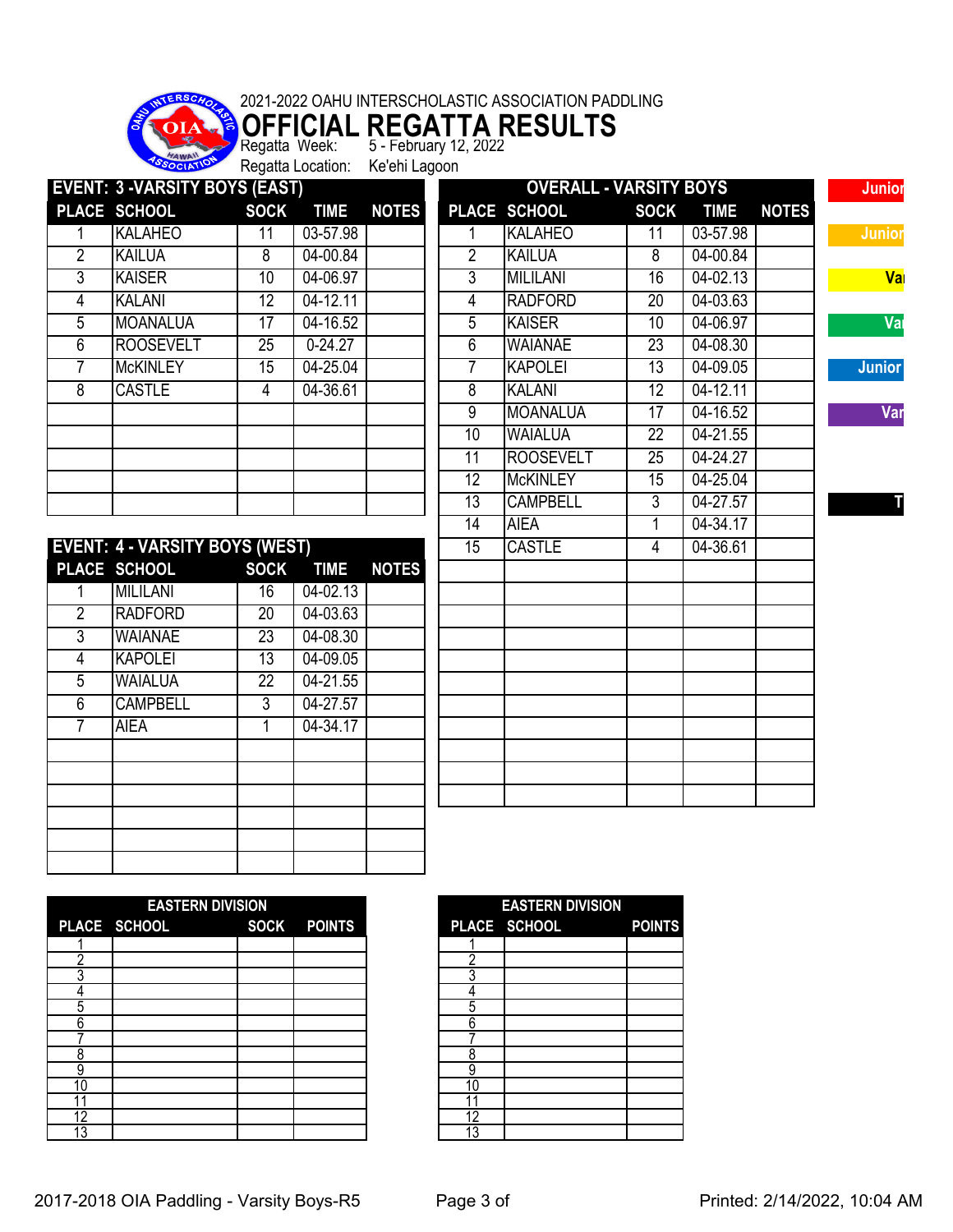

**OFFICIAL REGATTA RESULTS** Regatta Week: 5 - February 12, 2022 Regatta Week: 5 - February 12<br>Regatta Location: Ke'ehi Lagoon

| <b>EVENT: 5 - VARSITY MIX (EAST)</b><br><b>OVERALL - JUNIOR VARSITY MIX</b><br>PLACE SCHOOL<br><b>NOTES</b><br><b>TIME</b><br>PLACE SCHOOL<br><b>SOCK</b><br><b>SOCK</b><br><b>TIME</b><br><b>NOTES</b><br><b>KALAHEO</b><br>$04 - 16.1$<br><b>KALAHEO</b><br>04-16.01<br>11<br>11<br>1<br>$\overline{2}$<br>$\overline{2}$<br><b>KAISER</b><br><b>KAISER</b><br>$\overline{10}$<br>04-17.28<br>$\overline{10}$<br>04-17.28<br>$\overline{3}$<br><b>ROOSEVELT</b><br>$\overline{3}$<br><b>ROOSEVELT</b><br>04-22.40<br>$\overline{25}$<br>04-22.40<br>$\overline{25}$<br>04-25.99<br><b>KAPOLEI</b><br>04-24.47<br><b>McKINLEY</b><br>$\overline{15}$<br>$\overline{13}$<br>$\overline{4}$<br>$\overline{4}$<br>5<br>$\overline{5}$<br><b>KAILUA</b><br>$\overline{8}$<br>04-28.71<br><b>McKINLEY</b><br>15<br>04-25.99<br>04-27.19<br>$\overline{6}$<br><b>MOANALUA</b><br>17<br>04-29.17<br>$\overline{6}$<br><b>WAIALUA</b><br>$\overline{22}$<br>$\overline{7}$<br><b>KALANI</b><br>$\overline{12}$<br>$04 - 33.10$<br><b>MILILANI</b><br>04-28.11<br>7<br>16<br>$\overline{8}$<br><b>CASTLE</b><br>04-45.35<br>8<br><b>KAILUA</b><br>$\overline{8}$<br>04-28.71<br>4<br>$\overline{9}$<br><b>MOANALUA</b><br>17<br>04-29.17<br>10<br><b>NANAKULI</b><br>18<br>04-29.18<br><b>KALANI</b><br>$\overline{12}$<br>04-33.10<br>11<br>04-34.95<br>12<br><b>RADFORD</b><br>$\overline{20}$<br>13<br><b>WAIANAE</b><br>$\overline{23}$<br>04-41.22<br><b>CASTLE</b><br>04-45.35<br>$\overline{14}$<br>$\overline{4}$<br><b>EVENT: 6 - VARSITY MIX (WEST)</b><br><b>LEILEHUA</b><br>04-51.06<br>$\overline{15}$<br>$\overline{14}$<br>PLACE SCHOOL<br><b>NOTES</b><br><b>SOCK</b><br><b>TIME</b><br><b>AIEA</b><br>$05 - 10.13$<br>16<br>1<br><b>KAPOLEI</b><br>04-24.47<br>17<br><b>CAMPBELL</b><br>$\overline{3}$<br>13<br>$05 - 20.20$<br>1<br>$\overline{2}$<br><b>WAIALUA</b><br>$\overline{22}$<br>04-27.19<br><b>MILILANI</b><br>04-28.11<br>$\overline{3}$<br>16<br><b>NANAKULI</b><br>04-29.18<br>$\overline{4}$<br>$\overline{18}$<br>04-34.95<br>5<br><b>RADFORD</b><br>$\overline{20}$<br>$\overline{23}$<br>04-41.22<br><b>WAIANAE</b><br>$6\overline{6}$<br><b>LEILEHUA</b><br>04-51.06<br>$\overline{7}$<br>14<br>05-10.13<br>$\overline{8}$<br><b>AIEA</b><br>$\overline{1}$<br>$\overline{9}$<br><b>CAMPBELL</b><br>$\overline{3}$<br>$05 - 20.20$ |
|-----------------------------------------------------------------------------------------------------------------------------------------------------------------------------------------------------------------------------------------------------------------------------------------------------------------------------------------------------------------------------------------------------------------------------------------------------------------------------------------------------------------------------------------------------------------------------------------------------------------------------------------------------------------------------------------------------------------------------------------------------------------------------------------------------------------------------------------------------------------------------------------------------------------------------------------------------------------------------------------------------------------------------------------------------------------------------------------------------------------------------------------------------------------------------------------------------------------------------------------------------------------------------------------------------------------------------------------------------------------------------------------------------------------------------------------------------------------------------------------------------------------------------------------------------------------------------------------------------------------------------------------------------------------------------------------------------------------------------------------------------------------------------------------------------------------------------------------------------------------------------------------------------------------------------------------------------------------------------------------------------------------------------------------------------------------------------------------------------------------------------------------------------------------------------------------------------------------------------------------------------------------------------------------------------------------------------------------------------------------|
|                                                                                                                                                                                                                                                                                                                                                                                                                                                                                                                                                                                                                                                                                                                                                                                                                                                                                                                                                                                                                                                                                                                                                                                                                                                                                                                                                                                                                                                                                                                                                                                                                                                                                                                                                                                                                                                                                                                                                                                                                                                                                                                                                                                                                                                                                                                                                                 |
|                                                                                                                                                                                                                                                                                                                                                                                                                                                                                                                                                                                                                                                                                                                                                                                                                                                                                                                                                                                                                                                                                                                                                                                                                                                                                                                                                                                                                                                                                                                                                                                                                                                                                                                                                                                                                                                                                                                                                                                                                                                                                                                                                                                                                                                                                                                                                                 |
|                                                                                                                                                                                                                                                                                                                                                                                                                                                                                                                                                                                                                                                                                                                                                                                                                                                                                                                                                                                                                                                                                                                                                                                                                                                                                                                                                                                                                                                                                                                                                                                                                                                                                                                                                                                                                                                                                                                                                                                                                                                                                                                                                                                                                                                                                                                                                                 |
|                                                                                                                                                                                                                                                                                                                                                                                                                                                                                                                                                                                                                                                                                                                                                                                                                                                                                                                                                                                                                                                                                                                                                                                                                                                                                                                                                                                                                                                                                                                                                                                                                                                                                                                                                                                                                                                                                                                                                                                                                                                                                                                                                                                                                                                                                                                                                                 |
|                                                                                                                                                                                                                                                                                                                                                                                                                                                                                                                                                                                                                                                                                                                                                                                                                                                                                                                                                                                                                                                                                                                                                                                                                                                                                                                                                                                                                                                                                                                                                                                                                                                                                                                                                                                                                                                                                                                                                                                                                                                                                                                                                                                                                                                                                                                                                                 |
|                                                                                                                                                                                                                                                                                                                                                                                                                                                                                                                                                                                                                                                                                                                                                                                                                                                                                                                                                                                                                                                                                                                                                                                                                                                                                                                                                                                                                                                                                                                                                                                                                                                                                                                                                                                                                                                                                                                                                                                                                                                                                                                                                                                                                                                                                                                                                                 |
|                                                                                                                                                                                                                                                                                                                                                                                                                                                                                                                                                                                                                                                                                                                                                                                                                                                                                                                                                                                                                                                                                                                                                                                                                                                                                                                                                                                                                                                                                                                                                                                                                                                                                                                                                                                                                                                                                                                                                                                                                                                                                                                                                                                                                                                                                                                                                                 |
|                                                                                                                                                                                                                                                                                                                                                                                                                                                                                                                                                                                                                                                                                                                                                                                                                                                                                                                                                                                                                                                                                                                                                                                                                                                                                                                                                                                                                                                                                                                                                                                                                                                                                                                                                                                                                                                                                                                                                                                                                                                                                                                                                                                                                                                                                                                                                                 |
|                                                                                                                                                                                                                                                                                                                                                                                                                                                                                                                                                                                                                                                                                                                                                                                                                                                                                                                                                                                                                                                                                                                                                                                                                                                                                                                                                                                                                                                                                                                                                                                                                                                                                                                                                                                                                                                                                                                                                                                                                                                                                                                                                                                                                                                                                                                                                                 |
|                                                                                                                                                                                                                                                                                                                                                                                                                                                                                                                                                                                                                                                                                                                                                                                                                                                                                                                                                                                                                                                                                                                                                                                                                                                                                                                                                                                                                                                                                                                                                                                                                                                                                                                                                                                                                                                                                                                                                                                                                                                                                                                                                                                                                                                                                                                                                                 |
|                                                                                                                                                                                                                                                                                                                                                                                                                                                                                                                                                                                                                                                                                                                                                                                                                                                                                                                                                                                                                                                                                                                                                                                                                                                                                                                                                                                                                                                                                                                                                                                                                                                                                                                                                                                                                                                                                                                                                                                                                                                                                                                                                                                                                                                                                                                                                                 |
|                                                                                                                                                                                                                                                                                                                                                                                                                                                                                                                                                                                                                                                                                                                                                                                                                                                                                                                                                                                                                                                                                                                                                                                                                                                                                                                                                                                                                                                                                                                                                                                                                                                                                                                                                                                                                                                                                                                                                                                                                                                                                                                                                                                                                                                                                                                                                                 |
|                                                                                                                                                                                                                                                                                                                                                                                                                                                                                                                                                                                                                                                                                                                                                                                                                                                                                                                                                                                                                                                                                                                                                                                                                                                                                                                                                                                                                                                                                                                                                                                                                                                                                                                                                                                                                                                                                                                                                                                                                                                                                                                                                                                                                                                                                                                                                                 |
|                                                                                                                                                                                                                                                                                                                                                                                                                                                                                                                                                                                                                                                                                                                                                                                                                                                                                                                                                                                                                                                                                                                                                                                                                                                                                                                                                                                                                                                                                                                                                                                                                                                                                                                                                                                                                                                                                                                                                                                                                                                                                                                                                                                                                                                                                                                                                                 |
|                                                                                                                                                                                                                                                                                                                                                                                                                                                                                                                                                                                                                                                                                                                                                                                                                                                                                                                                                                                                                                                                                                                                                                                                                                                                                                                                                                                                                                                                                                                                                                                                                                                                                                                                                                                                                                                                                                                                                                                                                                                                                                                                                                                                                                                                                                                                                                 |
|                                                                                                                                                                                                                                                                                                                                                                                                                                                                                                                                                                                                                                                                                                                                                                                                                                                                                                                                                                                                                                                                                                                                                                                                                                                                                                                                                                                                                                                                                                                                                                                                                                                                                                                                                                                                                                                                                                                                                                                                                                                                                                                                                                                                                                                                                                                                                                 |
|                                                                                                                                                                                                                                                                                                                                                                                                                                                                                                                                                                                                                                                                                                                                                                                                                                                                                                                                                                                                                                                                                                                                                                                                                                                                                                                                                                                                                                                                                                                                                                                                                                                                                                                                                                                                                                                                                                                                                                                                                                                                                                                                                                                                                                                                                                                                                                 |
|                                                                                                                                                                                                                                                                                                                                                                                                                                                                                                                                                                                                                                                                                                                                                                                                                                                                                                                                                                                                                                                                                                                                                                                                                                                                                                                                                                                                                                                                                                                                                                                                                                                                                                                                                                                                                                                                                                                                                                                                                                                                                                                                                                                                                                                                                                                                                                 |
|                                                                                                                                                                                                                                                                                                                                                                                                                                                                                                                                                                                                                                                                                                                                                                                                                                                                                                                                                                                                                                                                                                                                                                                                                                                                                                                                                                                                                                                                                                                                                                                                                                                                                                                                                                                                                                                                                                                                                                                                                                                                                                                                                                                                                                                                                                                                                                 |
|                                                                                                                                                                                                                                                                                                                                                                                                                                                                                                                                                                                                                                                                                                                                                                                                                                                                                                                                                                                                                                                                                                                                                                                                                                                                                                                                                                                                                                                                                                                                                                                                                                                                                                                                                                                                                                                                                                                                                                                                                                                                                                                                                                                                                                                                                                                                                                 |
|                                                                                                                                                                                                                                                                                                                                                                                                                                                                                                                                                                                                                                                                                                                                                                                                                                                                                                                                                                                                                                                                                                                                                                                                                                                                                                                                                                                                                                                                                                                                                                                                                                                                                                                                                                                                                                                                                                                                                                                                                                                                                                                                                                                                                                                                                                                                                                 |
|                                                                                                                                                                                                                                                                                                                                                                                                                                                                                                                                                                                                                                                                                                                                                                                                                                                                                                                                                                                                                                                                                                                                                                                                                                                                                                                                                                                                                                                                                                                                                                                                                                                                                                                                                                                                                                                                                                                                                                                                                                                                                                                                                                                                                                                                                                                                                                 |
|                                                                                                                                                                                                                                                                                                                                                                                                                                                                                                                                                                                                                                                                                                                                                                                                                                                                                                                                                                                                                                                                                                                                                                                                                                                                                                                                                                                                                                                                                                                                                                                                                                                                                                                                                                                                                                                                                                                                                                                                                                                                                                                                                                                                                                                                                                                                                                 |
|                                                                                                                                                                                                                                                                                                                                                                                                                                                                                                                                                                                                                                                                                                                                                                                                                                                                                                                                                                                                                                                                                                                                                                                                                                                                                                                                                                                                                                                                                                                                                                                                                                                                                                                                                                                                                                                                                                                                                                                                                                                                                                                                                                                                                                                                                                                                                                 |
|                                                                                                                                                                                                                                                                                                                                                                                                                                                                                                                                                                                                                                                                                                                                                                                                                                                                                                                                                                                                                                                                                                                                                                                                                                                                                                                                                                                                                                                                                                                                                                                                                                                                                                                                                                                                                                                                                                                                                                                                                                                                                                                                                                                                                                                                                                                                                                 |
|                                                                                                                                                                                                                                                                                                                                                                                                                                                                                                                                                                                                                                                                                                                                                                                                                                                                                                                                                                                                                                                                                                                                                                                                                                                                                                                                                                                                                                                                                                                                                                                                                                                                                                                                                                                                                                                                                                                                                                                                                                                                                                                                                                                                                                                                                                                                                                 |
|                                                                                                                                                                                                                                                                                                                                                                                                                                                                                                                                                                                                                                                                                                                                                                                                                                                                                                                                                                                                                                                                                                                                                                                                                                                                                                                                                                                                                                                                                                                                                                                                                                                                                                                                                                                                                                                                                                                                                                                                                                                                                                                                                                                                                                                                                                                                                                 |
|                                                                                                                                                                                                                                                                                                                                                                                                                                                                                                                                                                                                                                                                                                                                                                                                                                                                                                                                                                                                                                                                                                                                                                                                                                                                                                                                                                                                                                                                                                                                                                                                                                                                                                                                                                                                                                                                                                                                                                                                                                                                                                                                                                                                                                                                                                                                                                 |
|                                                                                                                                                                                                                                                                                                                                                                                                                                                                                                                                                                                                                                                                                                                                                                                                                                                                                                                                                                                                                                                                                                                                                                                                                                                                                                                                                                                                                                                                                                                                                                                                                                                                                                                                                                                                                                                                                                                                                                                                                                                                                                                                                                                                                                                                                                                                                                 |
|                                                                                                                                                                                                                                                                                                                                                                                                                                                                                                                                                                                                                                                                                                                                                                                                                                                                                                                                                                                                                                                                                                                                                                                                                                                                                                                                                                                                                                                                                                                                                                                                                                                                                                                                                                                                                                                                                                                                                                                                                                                                                                                                                                                                                                                                                                                                                                 |
|                                                                                                                                                                                                                                                                                                                                                                                                                                                                                                                                                                                                                                                                                                                                                                                                                                                                                                                                                                                                                                                                                                                                                                                                                                                                                                                                                                                                                                                                                                                                                                                                                                                                                                                                                                                                                                                                                                                                                                                                                                                                                                                                                                                                                                                                                                                                                                 |

|    | <b>EASTERN DIVISION</b>  |  |    | <b>WESTERN DIVISION</b> |               |
|----|--------------------------|--|----|-------------------------|---------------|
|    | PLACE SCHOOL SOCK POINTS |  |    | PLACE SCHOOL            | <b>POINTS</b> |
|    |                          |  |    |                         |               |
|    |                          |  |    |                         |               |
|    |                          |  |    |                         |               |
|    |                          |  |    |                         |               |
|    |                          |  |    |                         |               |
|    |                          |  | n  |                         |               |
|    |                          |  |    |                         |               |
|    |                          |  |    |                         |               |
|    |                          |  |    |                         |               |
| 10 |                          |  | 10 |                         |               |
|    |                          |  |    |                         |               |
| 12 |                          |  | 12 |                         |               |
| 3  |                          |  | 13 |                         |               |

| <b>WESTERN DIVISION</b><br>PLACE SCHOOL<br><b>POINTS</b> |  |  |  |  |  |  |  |
|----------------------------------------------------------|--|--|--|--|--|--|--|
|                                                          |  |  |  |  |  |  |  |
|                                                          |  |  |  |  |  |  |  |
|                                                          |  |  |  |  |  |  |  |
|                                                          |  |  |  |  |  |  |  |
| 5<br>հ                                                   |  |  |  |  |  |  |  |
|                                                          |  |  |  |  |  |  |  |
| ጸ                                                        |  |  |  |  |  |  |  |
|                                                          |  |  |  |  |  |  |  |
| r                                                        |  |  |  |  |  |  |  |
|                                                          |  |  |  |  |  |  |  |
|                                                          |  |  |  |  |  |  |  |

2017-2018 OIA Paddling - Varsity Mix-R5 Page 5 of Printed: 2/14/2022, 10:04 AM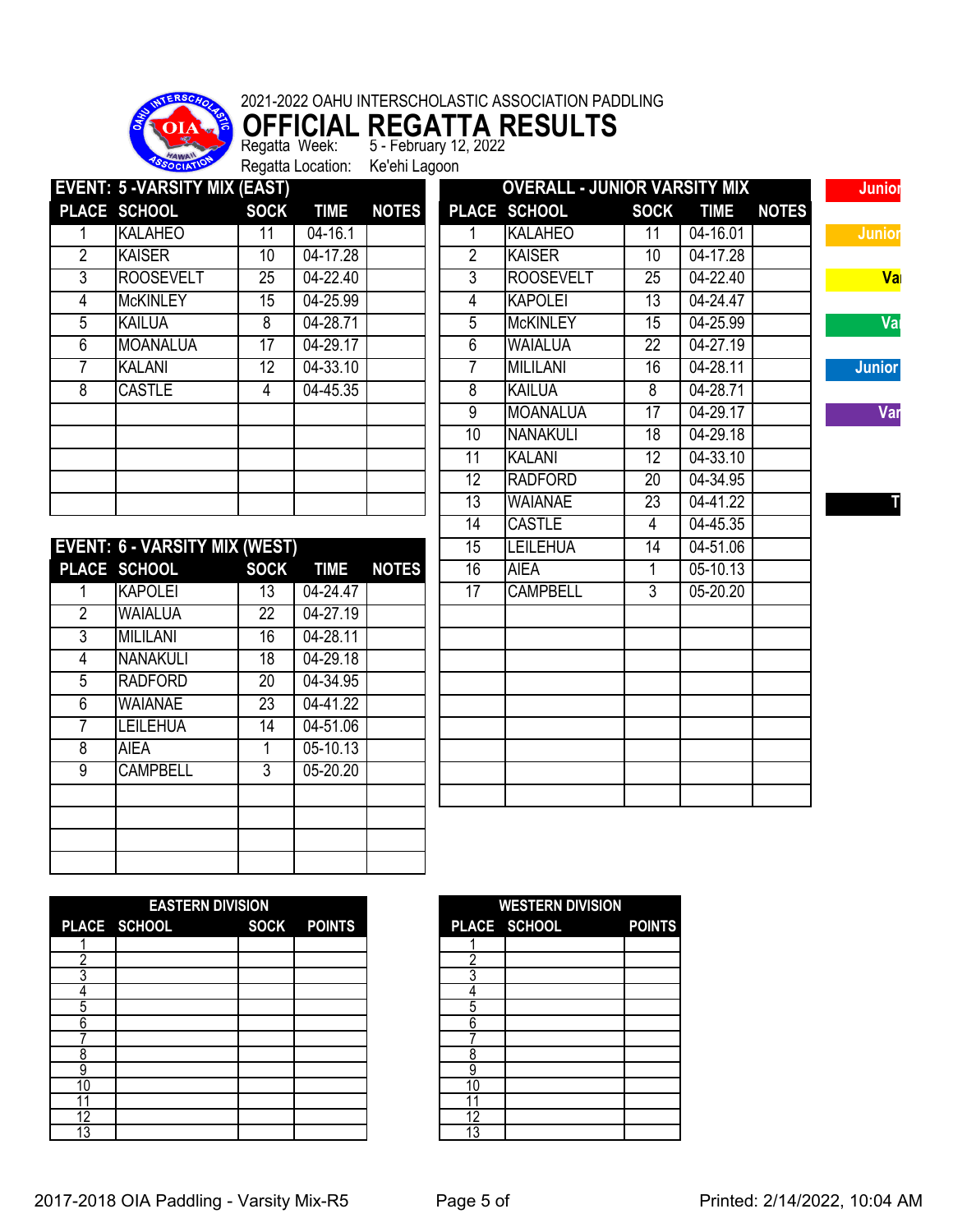

**OFFICIAL JV CHAMPIONSHIP RESULTS** Regatta Week: 5 - FEBRUARY 12, 2022 Regatta Location: Ke'ehi Lagoon

| <b>OVERALL - JUNIOR VARSITY GIRLS</b> |                 |             |             |              |  |  |
|---------------------------------------|-----------------|-------------|-------------|--------------|--|--|
| <b>PLACE</b>                          | <b>SCHOOL</b>   | <b>SOCK</b> | <b>TIME</b> | <b>NOTES</b> |  |  |
| 1                                     | <b>KALAHEO</b>  | 11          | 04-44.31    |              |  |  |
| $\overline{2}$                        | <b>WAIANAE</b>  | 23          | 04-53.37    |              |  |  |
| 3                                     | <b>MOANALUA</b> | 17          | 05-02.38    |              |  |  |
| 4                                     | <b>KALANI</b>   | 12          | 06-12.82    |              |  |  |
|                                       |                 |             |             |              |  |  |
|                                       |                 |             |             |              |  |  |
|                                       |                 |             |             |              |  |  |
|                                       |                 |             |             |              |  |  |
|                                       |                 |             |             |              |  |  |
|                                       |                 |             |             |              |  |  |
|                                       |                 |             |             |              |  |  |
|                                       |                 |             |             |              |  |  |
|                                       |                 |             |             |              |  |  |
|                                       |                 |             |             |              |  |  |
|                                       |                 |             |             |              |  |  |
|                                       |                 |             |             |              |  |  |
|                                       |                 |             |             |              |  |  |
|                                       |                 |             |             |              |  |  |
|                                       |                 |             |             |              |  |  |
|                                       |                 |             |             |              |  |  |
|                                       |                 |             |             |              |  |  |
|                                       |                 |             |             |              |  |  |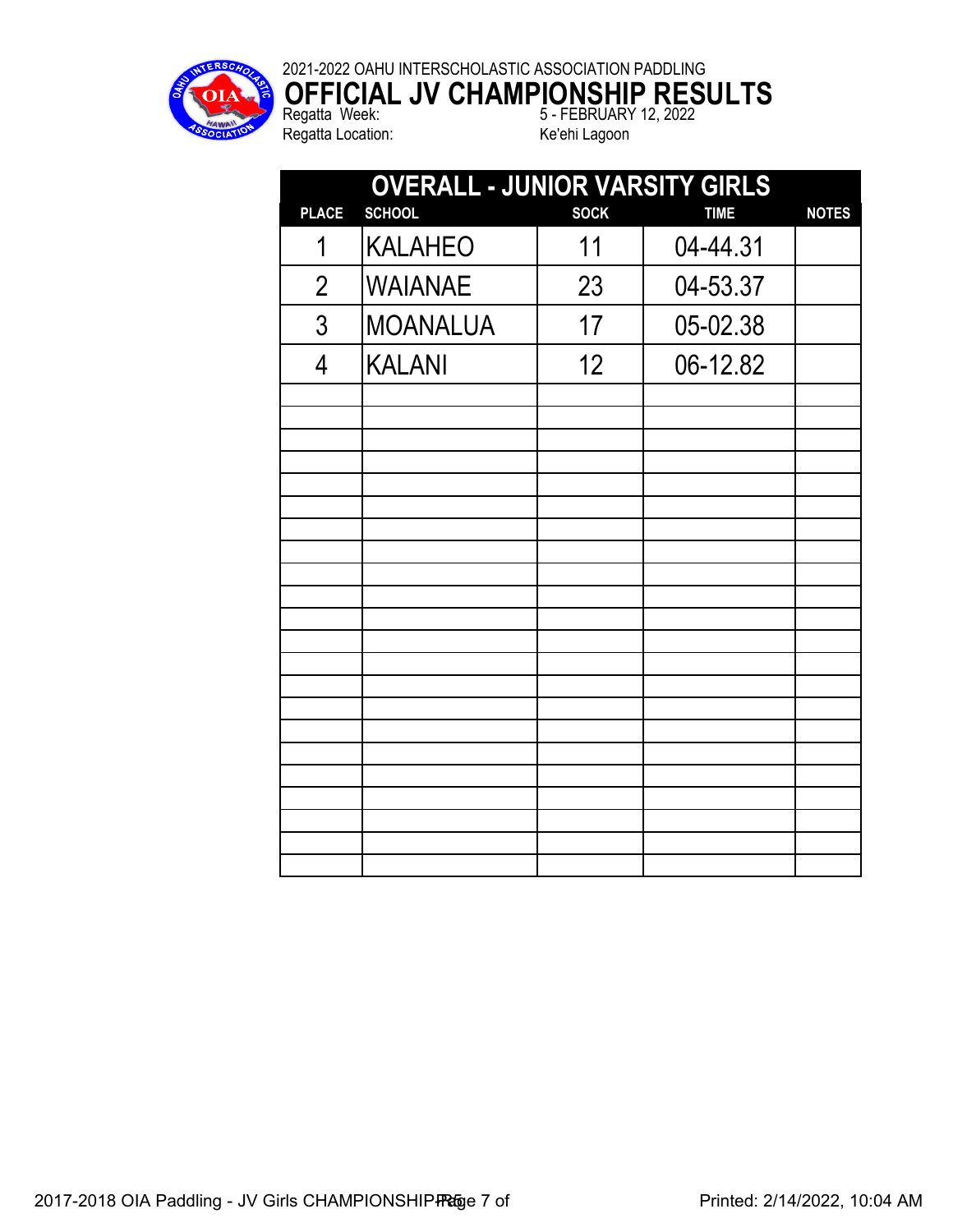

## 2021-2022 OAHU INTERSCHOLASTIC ASSOCIATION PADDLING **OFFICIAL JV CHAMPIONSHIP RESULTS**

Regatta Location: Ke'ehi Lagoon

Regatta Week: 5 - FEBRUARY 12, 2022

|                | <b>OVERALL - JUNIOR VARSITY BOYS</b> |             |             |              |  |  |  |  |
|----------------|--------------------------------------|-------------|-------------|--------------|--|--|--|--|
| <b>PLACE</b>   | <b>SCHOOL</b>                        | <b>SOCK</b> | <b>TIME</b> | <b>NOTES</b> |  |  |  |  |
| 1              | <b>KALAHEO</b>                       | 11          | 04-02.49    |              |  |  |  |  |
| $\overline{2}$ | <b>KAISER</b>                        | 10          | 04-14.6     |              |  |  |  |  |
| 3              | <b>MILILANI</b>                      | 16          | 04-15.60    |              |  |  |  |  |
| $\overline{4}$ | <b>MOANALUA</b>                      | 17          | 04-24.25    |              |  |  |  |  |
| 5              | <b>KALANI</b>                        | 12          | 04-42.05    |              |  |  |  |  |
|                |                                      |             |             |              |  |  |  |  |
|                |                                      |             |             |              |  |  |  |  |
|                |                                      |             |             |              |  |  |  |  |
|                |                                      |             |             |              |  |  |  |  |
|                |                                      |             |             |              |  |  |  |  |
|                |                                      |             |             |              |  |  |  |  |
|                |                                      |             |             |              |  |  |  |  |
|                |                                      |             |             |              |  |  |  |  |
|                |                                      |             |             |              |  |  |  |  |
|                |                                      |             |             |              |  |  |  |  |
|                |                                      |             |             |              |  |  |  |  |
|                |                                      |             |             |              |  |  |  |  |
|                |                                      |             |             |              |  |  |  |  |
|                |                                      |             |             |              |  |  |  |  |
|                |                                      |             |             |              |  |  |  |  |
|                |                                      |             |             |              |  |  |  |  |
|                |                                      |             |             |              |  |  |  |  |
|                |                                      |             |             |              |  |  |  |  |
|                |                                      |             |             |              |  |  |  |  |